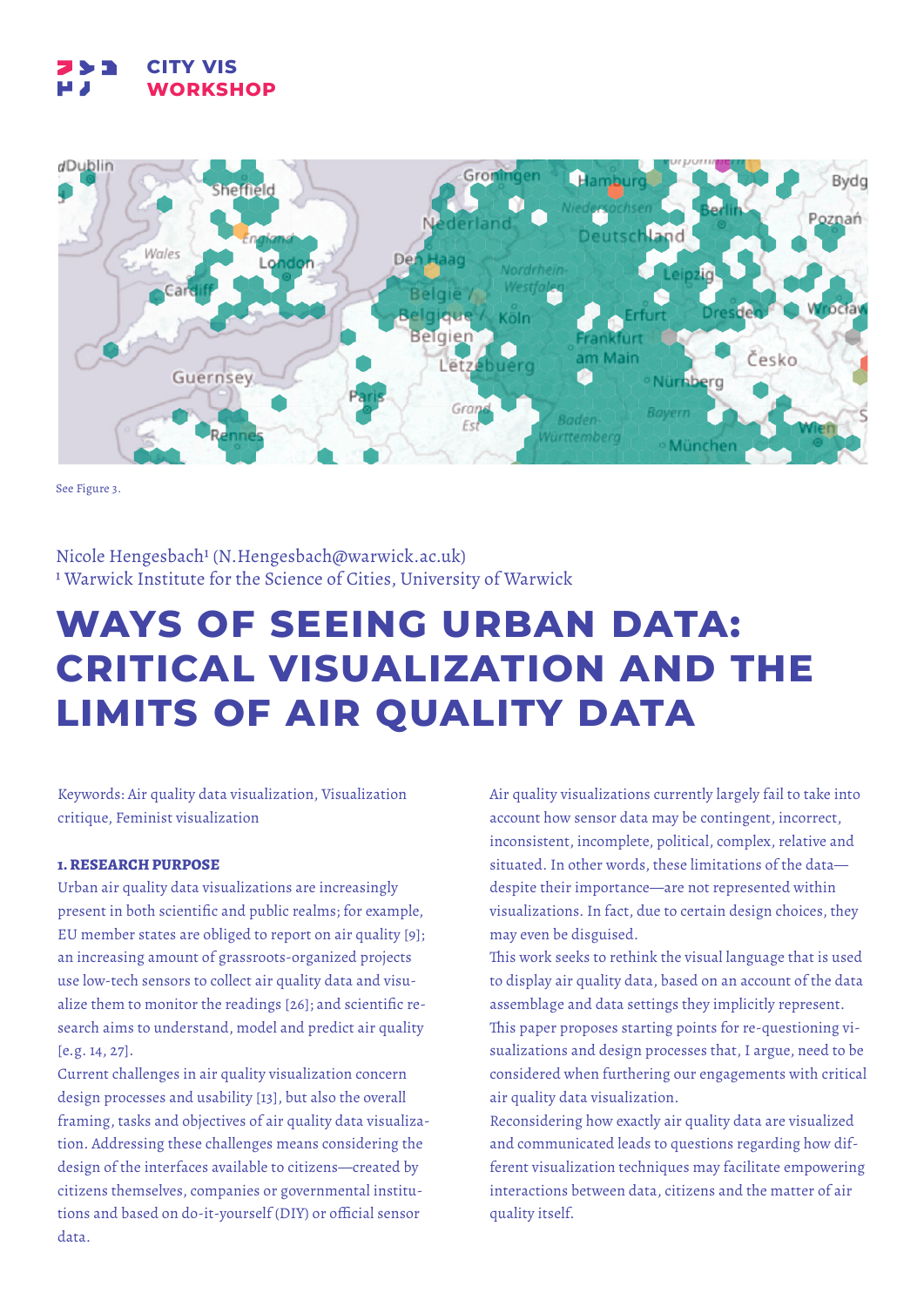## **2. BACKGROUND**

This project draws on work that engages with critical perspectives on the entanglements of data practices [e.g. 3, 5, 19, 21, 32] and work that seeks to challenge visualization practices through critical lenses [e.g. 4, 6, 7, 8, 22, 23, 31]. Situating the work amongst research areas in and around social sciences and digital humanities offers some fresh perspectives on how data—e.g. air quality data—are visualized and on the conventions that have emerged. I will specify the critical perspectives on data and data visualization that are particularly thought-provoking when applied to air quality sensor data.

D'Ignazio & Klein [4] argue that the actual bodies involved in data practices are currently obscured in data visualization. Indeed, they suggest bringing back these bodies. Two of their observations are particularly intriguing here: 'Bodies are rendered invisible' and 'Bodies go uncounted' [31]. These points raise questions regarding the perspective from which air quality data are visualized and extend to whose standpoints are (not) represented in the data set itself as well as how this representation is accounted for in the corresponding visualizations. Relatedly, Drucker pushes us to consider enunciative theory, which 'marks visualizations as situated, partial, historical, authored, observer-dependent, and rhetorical' [8].

Loukissas [21] argues that 'all data are local' and emphasizes the necessity to connect to the local conditions and contexts of data production— focusing on the data setting rather than the data set—in order to critically understand, use and make sense of data [21, 22, 23]. Air quality data, however, are usually monitored, utilized and visualized from a distance, taking into account only the quantitative data based on the sensors' readings and their geographical context, perhaps including other variables, like traffic, for analytical purposes. This approach is partly enabled by open data standards, which allow for data sets to travel far beyond the data setting, without much context or extensive meta-data, and being accessible and downloadable from anywhere.

Without considering this local and social situatedness of air quality data, we neglect opportunities that may help to make sense of the readings in a meaningful way.

# **3. APPROACH**

While investigating the sociotechnical data assemblage [18, 19] and the local data setting [21] of air quality sensor data, one can start to understand the construction and

limitations of air quality data. Applying this approach to a grassroots-driven DIY sensing project, using ethnographic methods, the following implications emerge: the sensors' workings/errors and how to make sense of the data are contingent and relative; diverse objectives and politics motivate sensing practices; sensors and the respective data deeply entangle into everyday lives and homes; the extent of social and local representation vary within the community, the data and the visualization.

The challenge however is to translate these insights into visual language—to move forward from visualization criticism, and rather philosophical ideas, towards a broader, more expressive visual language. This challenge requires reconsideration of air quality visualization techniques in order to facilitate representation of the limits and implications of data sets, bringing back bodies and local data settings.

If we are to make visible the specific issues of air quality data, a range of methodological approaches can be applied such as alternative design approaches and collaborative methods involving citizens. The conceptual and practical framework for this is currently being developed and based on social and humanistic research.

Some starting points and preliminary results follow below, focusing on what, I argue, is currently missing in air quality visualization and which implications might need to be considered.

# **4. ORIGINALITY**

The increasing visibility of urban data visualization in many different contexts offers a testbed for a productive interplay between visualization criticism and design to rethink how exactly we visualize data—data that may be of public relevance.

Recent examples in the area of air quality visualization, coming from both academia and society, mostly focus on two approaches: a) web-based interfaces showing (average) readings with maps and graphs [e.g. 1, 10, 20, 24, 25, 28, 29, 33] or b) physical and situated ways to represent air quality data [e.g. 2, 30, 35], often located between science, art and visualization. This project considers web-based data visualization interfaces and how they can allow for a locally and socially situated experience of air quality data.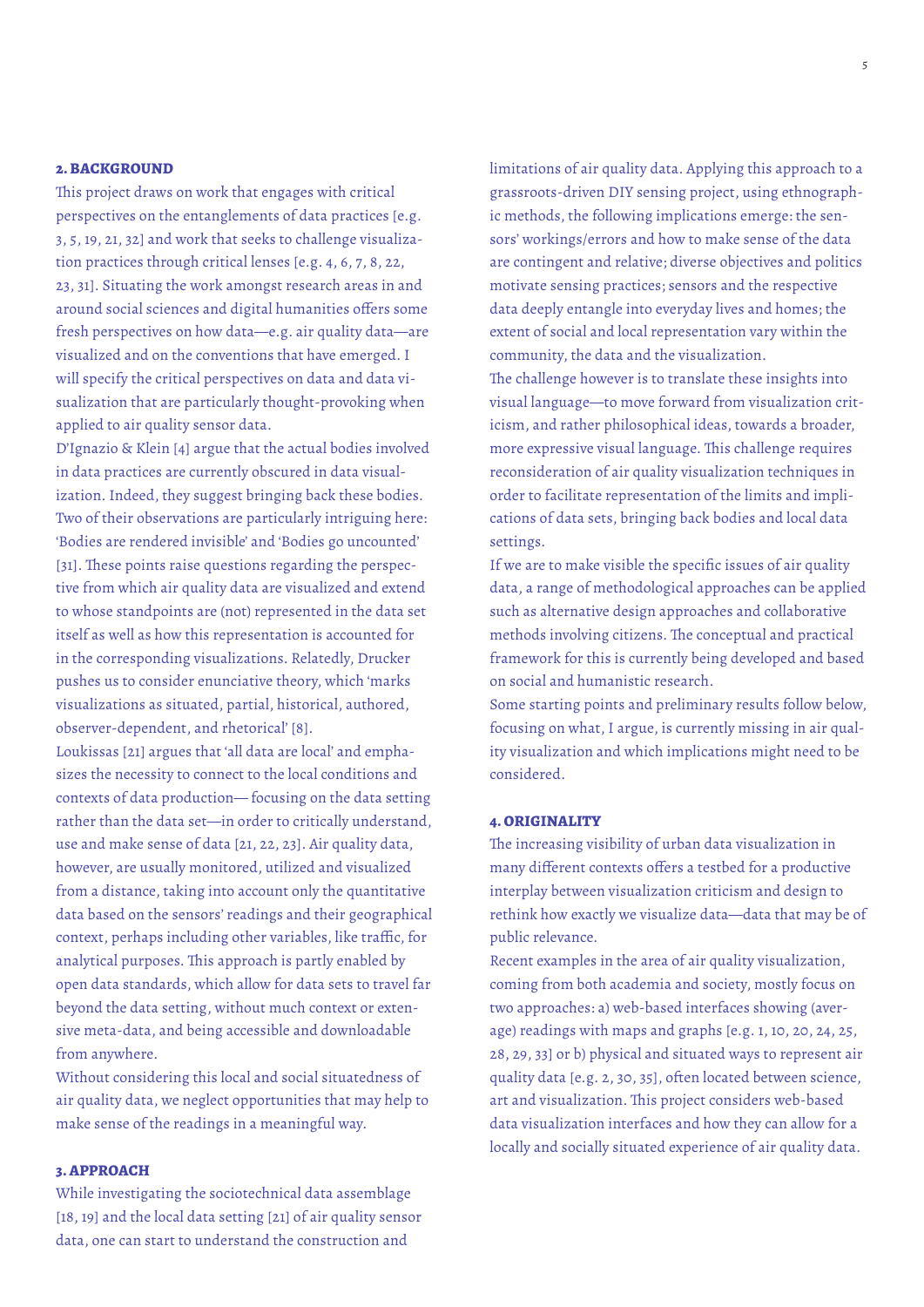# **CITY VIS WORKSHOP**



Figure 1: Maps of European Environment Agency (left) and PurpleAir (right) [10, 28].



Figure 2: Scales of European Environment Agency (top left), PurpleAir (top right) and Plumelabs (bottom) [10, 28, 33].

# **5. PRELIMINARY RESULTS**

Most air quality maps consist of base maps superimposed with color-coded visual symbols representing the sensor readings (Fig. 1). These usually represent average values of the readings covering a time span of, for example, five minutes before calling the website. The symbols are usually color-coded according to a scale from the minimum to maximum values of the possible sensor readings (Fig. 2). Some local features, like common infrastructure, land use types and names of bigger roads and districts, become more explorable by zooming in. Besides their geographical location, there is usually no additional information on the sensors or their local and social contexts.

Representing the data through homogeneous maps obscures the situatedness and contingency inherent to this data, and further suggests that the sensors generate accurate and consistent readings. However, sensor data often have gaps as there are errors or because there are no sensors available at certain locations. Many maps through their design and analytical techniques, like interpolation—somewhat imply that there is a whole to see, an 'everything to know' ([12], cited in [23]), when there is not (Fig. 3). Although the data themselves are homogeneous (as they are digital, structured data) the social and local contexts in which these data come into existence are heterogeneous.

Moreover, readings of air quality are usually represented through a bird's eye view to be globally compared. As the data are considered to be of relative rather than absolute



Figure 3: Visual symbols covering a bigger area than the sensors actually represent. Smartcitizen (left) and Luftdaten (right) [24, 29].

meaning, comparing them globally seems helpful. Overall, however, it is hard to interpret the data solely from this top-down view and without considering any local knowledge. The participants of sensor projects, the sensors and the deriving data represent a myriad of diverse social and local conditions, which makes it questionable as to whether the data are comparable on a global scale. These aspects show how the limitations of air quality sensor data are currently neglected in visualizations. Visualizing air quality data through common maps and graphs omits much of the design space and, with that, the opportunities that may enable empowering interaction with the visualized data.

# **6. NEXT STEPS**

The aim of my research project is to extend the visual language for air quality data visualization. That means exploring techniques that enable representing a range of contextual information, revisiting the choice of graphical primitives and exploring the design space. A key challenge is to enable communications on the data setting, while not leaving out the data set itself. Some of the specific design issues that will be explored are the following:

• What are useful ways, other than annotations to include contextual information?

• Which visualization types, other than maps, may be useful?

• How can we visualize (temporary) data gaps, sensor errors and uncertainties?

• How can we visually communicate whose perspectives are (not) shown and which air quality data we do (not) have?

• How can we visualize friction, heterogeneities, situatedness and partiality?

• How can high-level visual overviews be balanced or enhanced with detailed contextual information, while not hiding information at first?

To date, the design of air quality data visualizations does